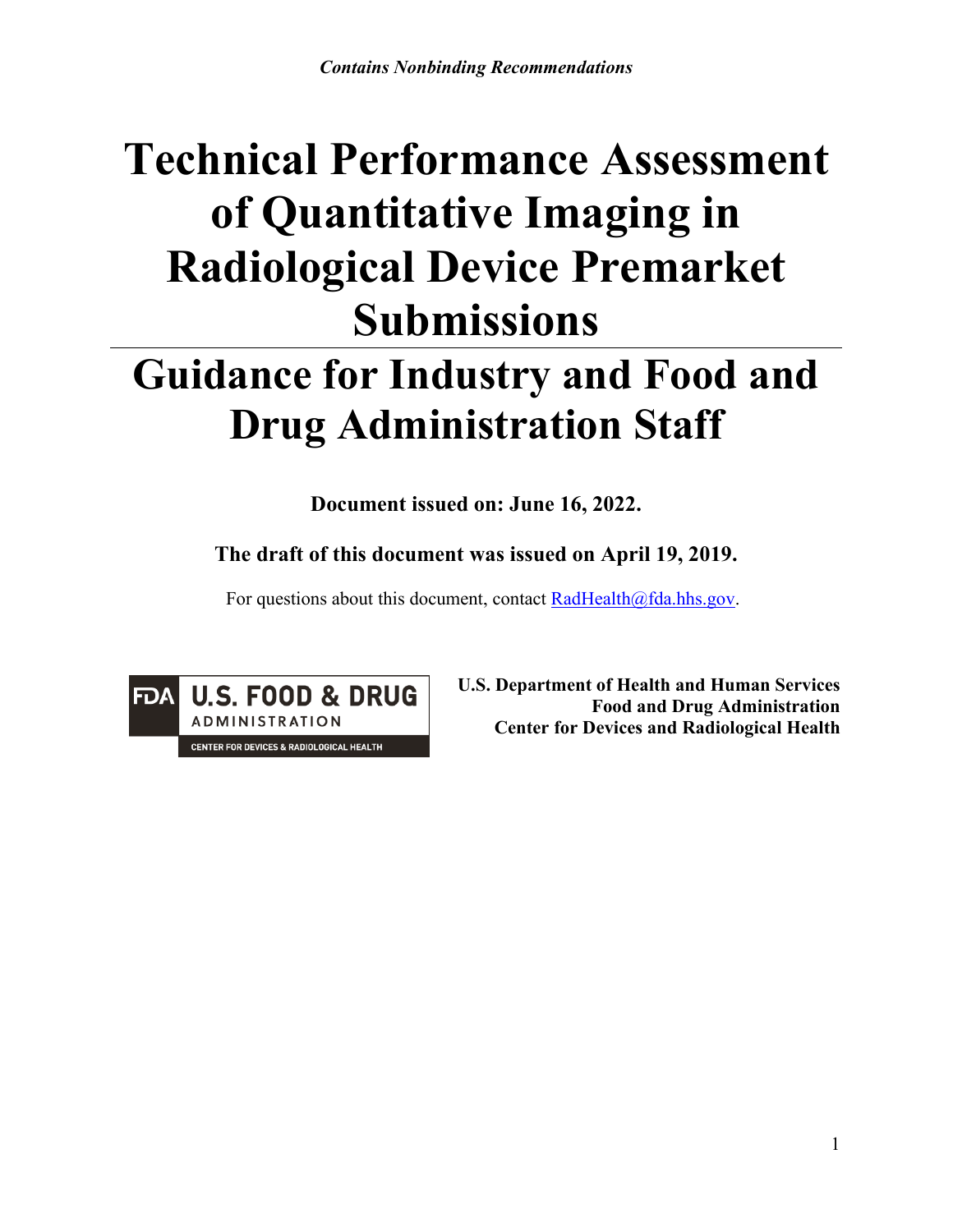# **Preface**

## **Public Comment**

You may submit electronic comments and suggestions at any time for Agency consideration to [https://www.regulations.gov.](https://www.regulations.gov/) Submit written comments to the Dockets Management Staff, Food and Drug Administration, 5630 Fishers Lane, Room 1061, (HFA-305), Rockville, MD 20852. Identify all comments with the docket number FDA-2019-D-1470. Comments may not be acted upon by the Agency until the document is next revised or updated.

## **Additional Copies**

Additional copies are available from the Internet. You may also send an e-mail request to [CDRH-](mailto:CDRH-Guidance@fda.hhs.gov) $Guidance@fda.hhs.gov$  to receive a copy of the guidance. Please include the document number 18017 and complete title of the guidance in the request.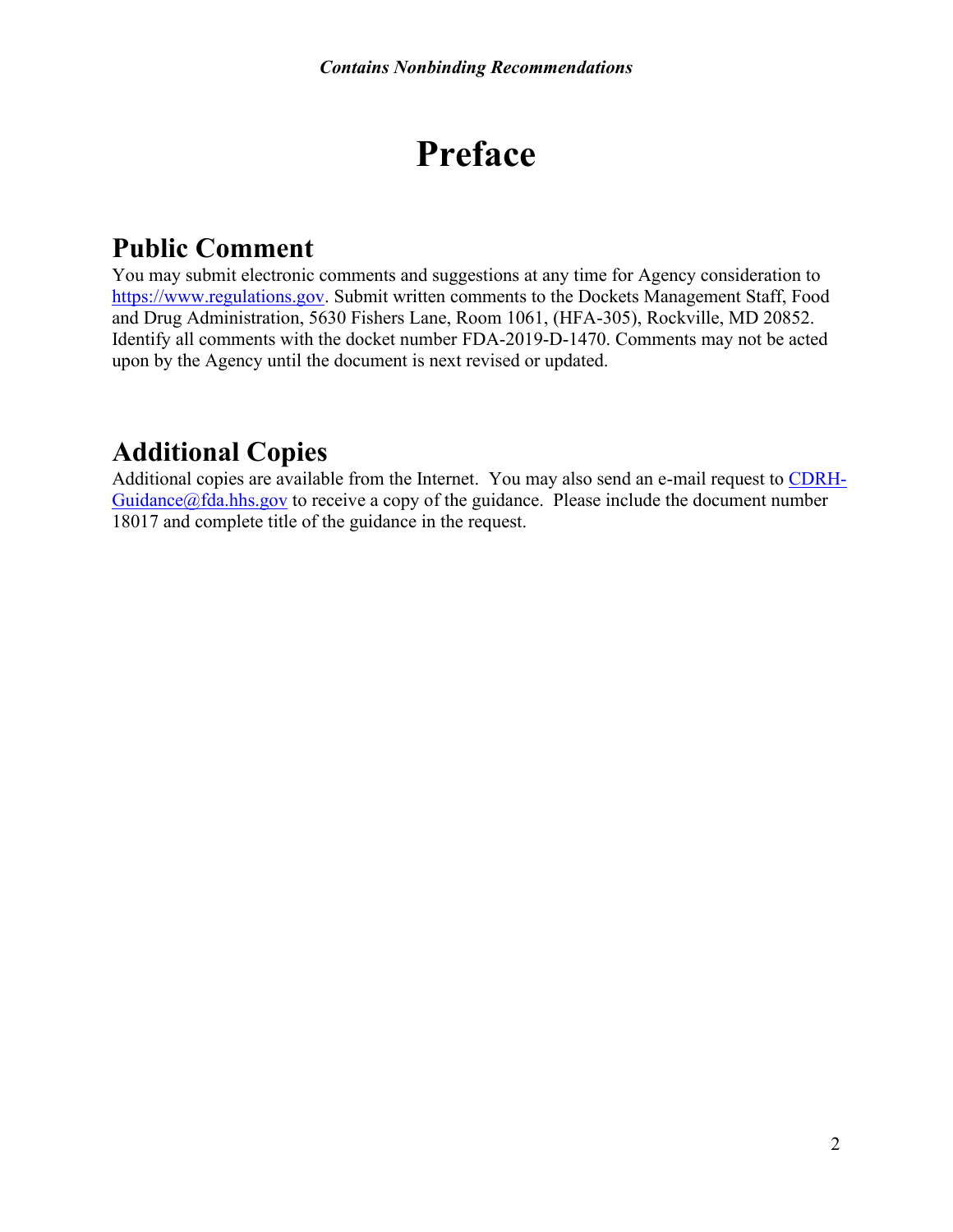## **Table of Contents**

| <b>B.</b> |  |
|-----------|--|
|           |  |
|           |  |
|           |  |
|           |  |
|           |  |
|           |  |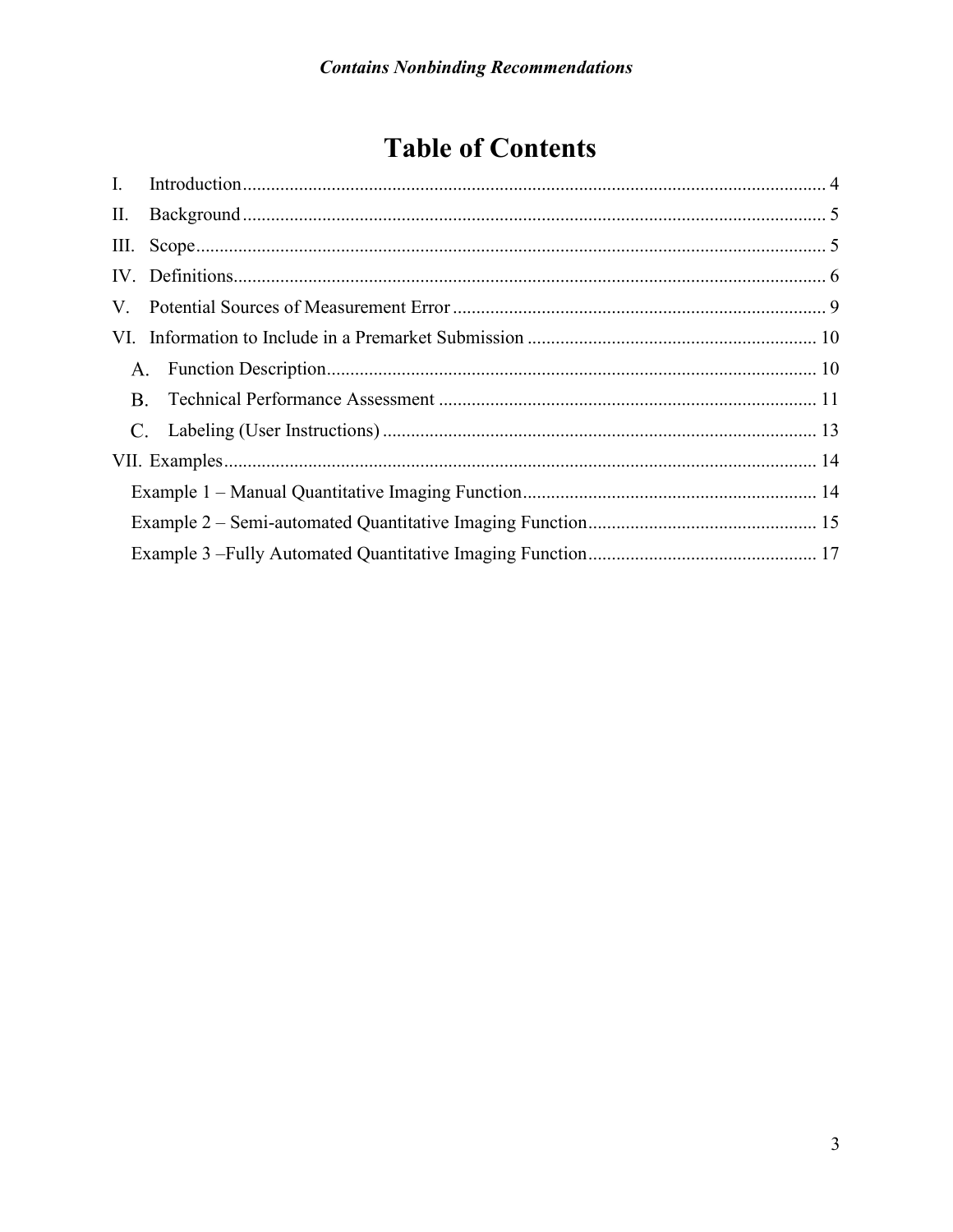# **Technical Performance Assessment of Quantitative Imaging in Radiological Device Premarket Submissions**

# **Guidance for Industry and Food and Drug Administration Staff**

*This guidance represents the current thinking of the Food and Drug Administration (FDA or Agency) on this topic. It does not establish any rights for any person and is not binding on FDA or the public. You can use an alternative approach if it satisfies the requirements of the applicable statutes and regulations. To discuss an alternative approach, contact the FDA staff or Office responsible for this guidance as listed on the title page.* 

## **I.** Introduction

The Food and Drug Administration (FDA) is issuing this guidance to provide recommendations for manufacturers about the information that should be included in premarket submissions for radiological devices that include quantitative imaging functions. This guidance document is broadly applicable to a variety of premarket submission types (i.e., premarket approval (PMA) applications, humanitarian device exemption (HDE) applications, premarket notification (510(k)) submissions, investigational device exemption (IDE) applications and De Novo requests) for these devices and should be used in conjunction with any existing device- and submission-specific guidance documents. Overall premarket submission requirements and recommended information to provide can differ depending on the submission type. Additional information on each submission type can be found on the FDA's [Premarket Submissions](https://www.fda.gov/medical-devices/how-study-and-market-your-device/premarket-submissions) webpage.<sup>1</sup> Questions regarding the regulatory status or requirements should be addressed to the appropriate review division through the Q-Submission process; see "[Requests for Feedback and Meetings for Medical Device Submissions: The Q-](https://www.fda.gov/regulatory-information/search-fda-guidance-documents/requests-feedback-and-meetings-medical-device-submissions-q-submission-program)Submission Program - [Guidance for Industry and Food and Drug Administration Staff."](https://www.fda.gov/regulatory-information/search-fda-guidance-documents/requests-feedback-and-meetings-medical-device-submissions-q-submission-program)<sup>2</sup>

This guidance document clarifies that, in general, manufacturers preparing premarket submissions for radiological devices that include quantitative imaging functions should provide performance specifications for the quantitative imaging functions, supporting performance data to demonstrate that the quantitative imaging functions meet those performance specifications, and sufficient

<sup>1</sup> Available at <https://www.fda.gov/medical-devices/how-study-and-market-your-device/premarket-submissions>.

<sup>&</sup>lt;sup>2</sup> Available at [https://www.fda.gov/regulatory-information/search-fda-guidance-documents/requests-feedback-and](https://www.fda.gov/regulatory-information/search-fda-guidance-documents/requests-feedback-and-meetings-medical-device-submissions-q-submission-program)[meetings-medical-device-submissions-q-submission-program](https://www.fda.gov/regulatory-information/search-fda-guidance-documents/requests-feedback-and-meetings-medical-device-submissions-q-submission-program).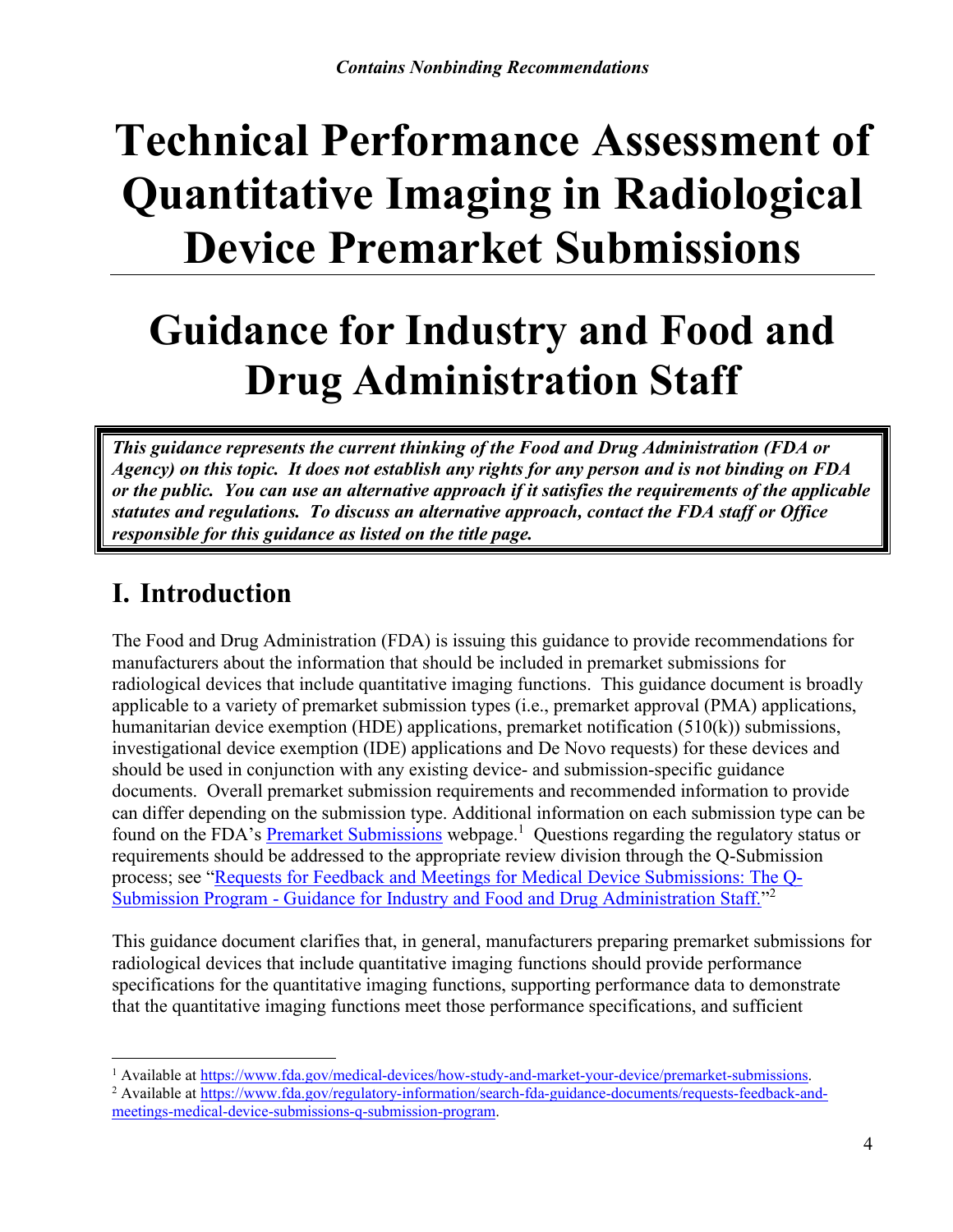information for the end user to obtain, understand, and interpret the values provided by the quantitative imaging functions.

The contents of this document do not have the force and effect of law and are not meant to bind the public in any way, unless specifically incorporated into a contract. This document is intended only to provide clarity to the public regarding existing requirements under the law. FDA guidance documents, including this guidance, should be viewed only as recommendations, unless specific regulatory or statutory requirements are cited. The use of the word *should* in Agency guidance means that something is suggested or recommended, but not required.

## **II.** Background

Medical imaging is used routinely in hospitals and clinics to assist with the diagnosis and management of patients with a variety of diseases and conditions. Medical images provide visual representations of the functional physiology and internal structures of the body that may assist medical professionals in making diagnostic and treatment decisions.

Most medical images are acquired with the intention of qualitative interpretation by a trained physician to identify the presence or absence of a structure or feature. For example, a radiologist may read an x-ray to identify or rule out a fracture or a head computed tomography (CT) to look for hemorrhage.

Quantitative imaging extracts additional information from medical images or medical imaging data in the form of numerical values. Examples of quantitative imaging values include standard uptake values (SUVs) in nuclear medicine, volumetry measurements in tomographic imaging (magnetic resonance (MR) and CT), and relaxometry (T1 or T2 values) in MR. Quantitative imaging values are usually subject to both systematic error and random variation. Thus, a quantitative imaging value can often differ from the true value of the measurand (the quantity being estimated). Systematic errors and random variation in quantitative imaging impact the reported outputs and may affect clinical decision making.

The utility of any quantitative imaging value is greatest when the performance of the quantitative imaging function is well-characterized and users have sufficient information to understand and interpret the quantitative values being reported. Quantitative imaging functions have a broad range of intended uses, making it difficult to define universal criteria for achieving a "well-characterized" quantitative imaging function and "sufficient user information" for all types of quantitative imaging functions and for all intended uses. However, a general framework for developing and communicating appropriate technical performance information can be defined.

## III. Scope

This guidance document is applicable to all devices that generate quantitative imaging values across a wide range of radiological imaging modalities, intended uses, levels of automation, and complexity of algorithms. This guidance document provides FDA's recommendations on the information,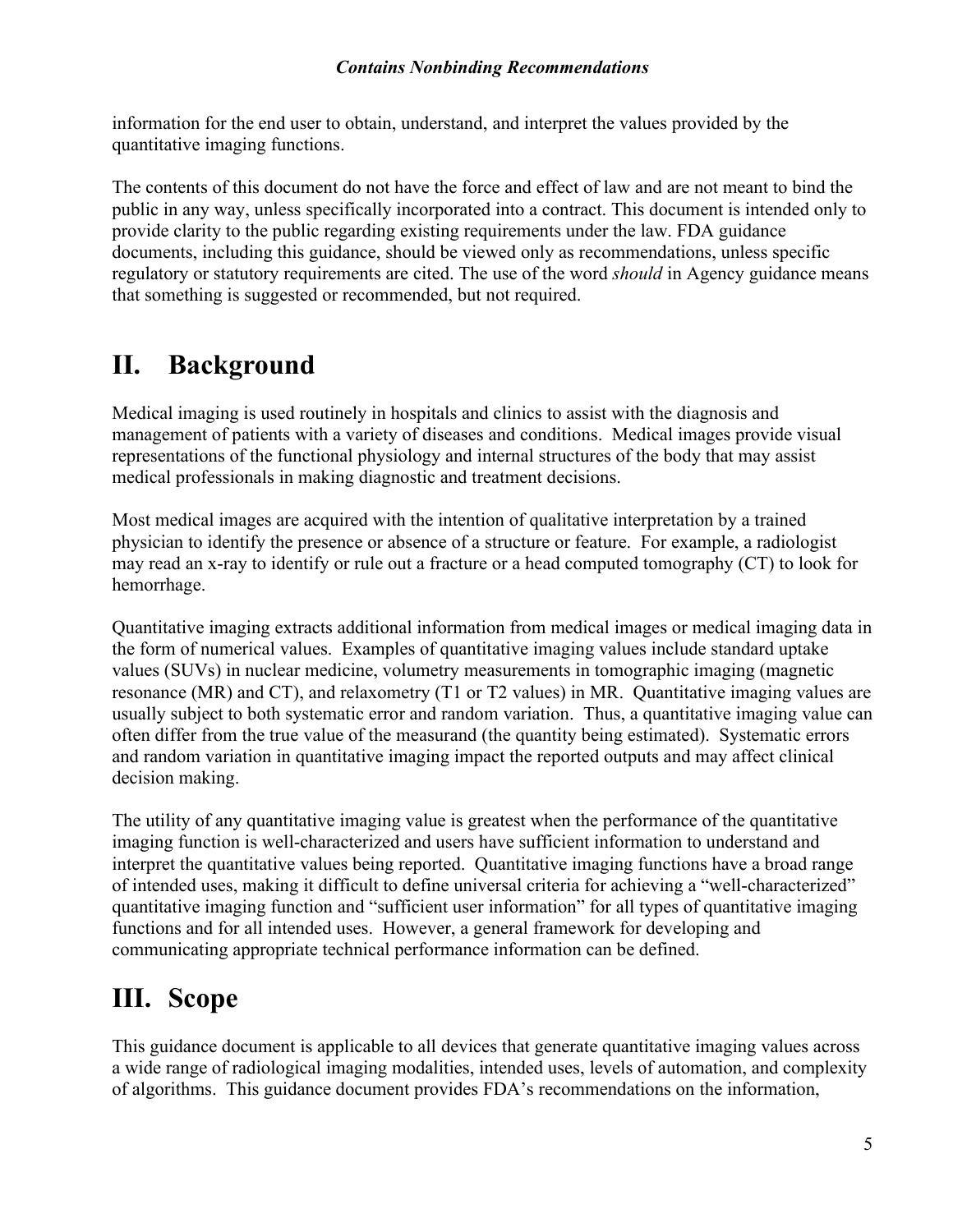technical performance assessment, and user information that should be included in a premarket submission for radiological devices that include quantitative imaging functions.

The rigor of the technical performance assessment and the breadth/specificity of the information provided to the user in the labeling should ensure that the intended use of the device is adequately supported and considers the benefit-risk profile of the information provided by the quantitative imaging function. Depending on the intended use of a device, assessment of technical performance alone may not be sufficient and clinical validation may be necessary. This document is not intended to provide comprehensive guidance on the types of scientific evidence needed to assess the technical performance for specific intended uses of the device, or the benefit-risk assessment conducted as part of the review of the premarket submission.<sup>3</sup>

The clinical validation of any quantitative imaging values is also outside the scope of this guidance document. For example, a function that reports a percent stenosis value from the ratio of two vessel diameters would be considered a quantitative imaging function and the technical performance assessment of that quantitative imaging function would be within the scope of this document. However, linking the probability of a cardiac event to the percentage of vessel stenosis would be outside the scope of this guidance document.

## **IV.** Definitions

To ensure consistency throughout this document and in premarket submissions of devices that include quantitative imaging functions, FDA encourages use of the following terminology when describing quantitative imaging functions. The terminology below is derived from Radiological Society of North America's (RSNA) Quantitative Imaging Biomarker Alliance (QIBA),<sup>4,5</sup> the Biomarkers, EndpointS and other Tools (BEST) glossary, <sup>6</sup> the International Vocabulary of

"[Benefit-Risk Factors to Consider When Determining Substantial Equivalence in Premarket Notifications \(510\(k\)\) with](https://www.fda.gov/regulatory-information/search-fda-guidance-documents/benefit-risk-factors-consider-when-determining-substantial-equivalence-premarket-notifications-510k)  [Different Technological Characteristics](https://www.fda.gov/regulatory-information/search-fda-guidance-documents/benefit-risk-factors-consider-when-determining-substantial-equivalence-premarket-notifications-510k)," available at [https://www.fda.gov/regulatory-information/search-fda-guidance](https://www.fda.gov/regulatory-information/search-fda-guidance-documents/benefit-risk-factors-consider-when-determining-substantial-equivalence-premarket-notifications-510k)[documents/benefit-risk-factors-consider-when-determining-substantial-equivalence-premarket-notifications-510k](https://www.fda.gov/regulatory-information/search-fda-guidance-documents/benefit-risk-factors-consider-when-determining-substantial-equivalence-premarket-notifications-510k); ["Factors to Consider When Making Benefit-Risk Determinations for Medical Device Investigational Device](https://www.fda.gov/regulatory-information/search-fda-guidance-documents/factors-consider-when-making-benefit-risk-determinations-medical-device-investigational-device)  [Exemptions,](https://www.fda.gov/regulatory-information/search-fda-guidance-documents/factors-consider-when-making-benefit-risk-determinations-medical-device-investigational-device)" available at [https://www.fda.gov/regulatory-information/search-fda-guidance-documents/factors-consider-](https://www.fda.gov/regulatory-information/search-fda-guidance-documents/factors-consider-when-making-benefit-risk-determinations-medical-device-investigational-device)

[when-making-benefit-risk-determinations-medical-device-investigational-device](https://www.fda.gov/regulatory-information/search-fda-guidance-documents/factors-consider-when-making-benefit-risk-determinations-medical-device-investigational-device);

["Factors to Consider When Making Benefit-Risk Determinations in Medical Device Premarket Approval and De Novo](https://www.fda.gov/regulatory-information/search-fda-guidance-documents/factors-consider-when-making-benefit-risk-determinations-medical-device-premarket-approval-and-de)  [Classifications,](https://www.fda.gov/regulatory-information/search-fda-guidance-documents/factors-consider-when-making-benefit-risk-determinations-medical-device-premarket-approval-and-de)" available at [https://www.fda.gov/regulatory-information/search-fda-guidance-documents/factors](https://www.fda.gov/regulatory-information/search-fda-guidance-documents/factors-consider-when-making-benefit-risk-determinations-medical-device-premarket-approval-and-de)[consider-when-making-benefit-risk-determinations-medical-device-premarket-approval-and-de](https://www.fda.gov/regulatory-information/search-fda-guidance-documents/factors-consider-when-making-benefit-risk-determinations-medical-device-premarket-approval-and-de); and

["Factors to Consider Regarding Benefit-Risk in Medical Device Product Availability, Compliance, and Enforcement](https://www.fda.gov/regulatory-information/search-fda-guidance-documents/factors-consider-regarding-benefit-risk-medical-device-product-availability-compliance-and)  [Decisions](https://www.fda.gov/regulatory-information/search-fda-guidance-documents/factors-consider-regarding-benefit-risk-medical-device-product-availability-compliance-and)," available at https://www.fda.gov/regulatory-information/search-fda-guidance-documents/factors-consider-<br>regarding-benefit-risk-medical-device-product-availability-compliance-and.

<sup>3</sup> For more information on benefit-risk determinations, see the following guidance documents:

<sup>&</sup>lt;sup>4</sup> Kessler, L.G., et al., "The emerging science of quantitative imaging biomarkers terminology and definitions for scientific studies and regulatory submissions," Stat Meth Med Res 24(1) 9-26 (2015).

<sup>5</sup> Sullivan, D.C., et al., "Metrology standards for quantitative imaging biomarkers," Radiology 277(3) 813-825 (2015). <sup>6</sup> BEST (Biomarkers, EndpointS, and other Tools Resource), available at

<https://www.ncbi.nlm.nih.gov/books/NBK326791/> (last accessed on June 13, 2022).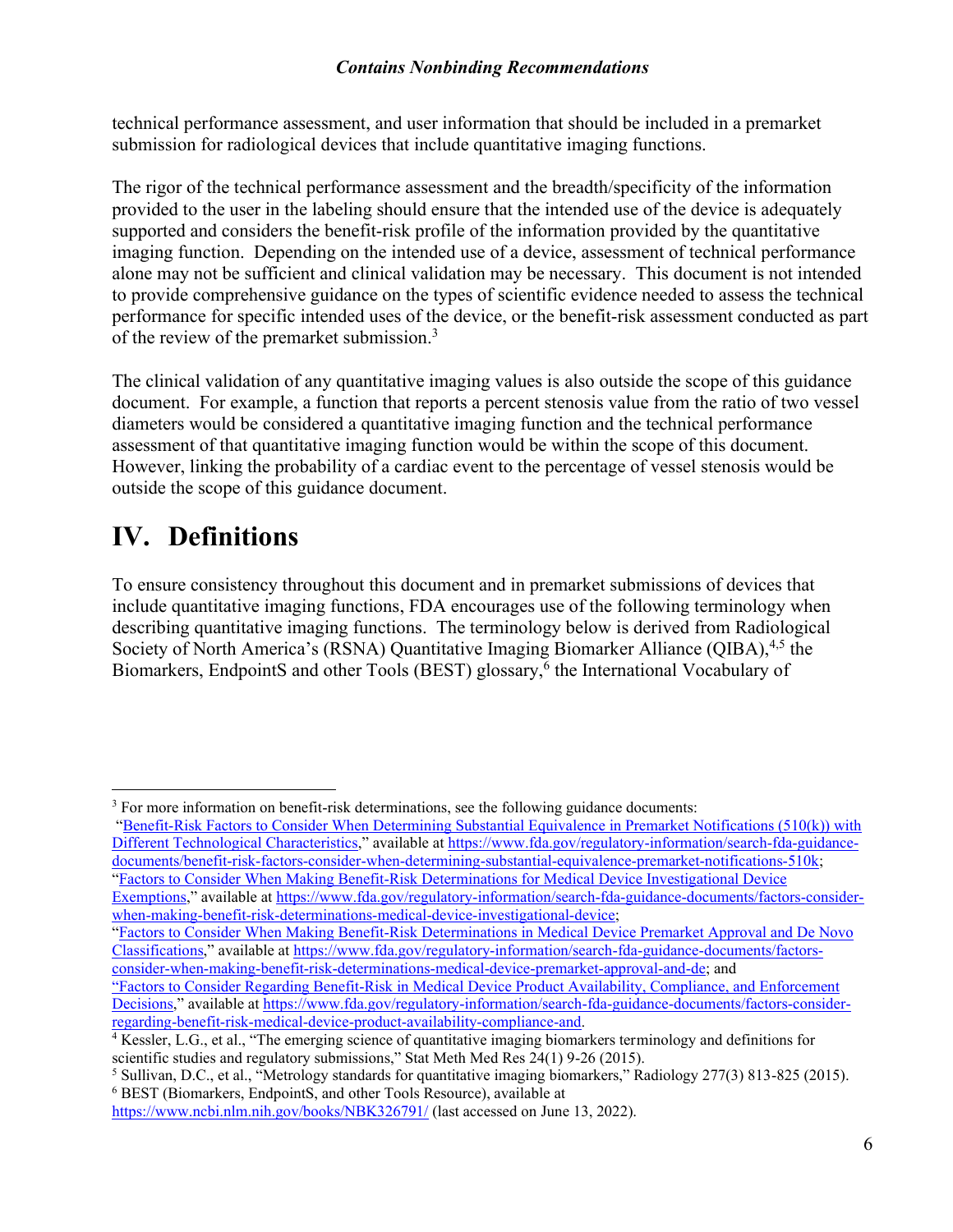Metrology,<sup>7</sup> and the International Medical Device Regulators Forum (IMDRF) "Software as a Medical Device [\(SaMD\): Clinical Evaluation"](https://www.fda.gov/regulatory-information/search-fda-guidance-documents/software-medical-device-samd-clinical-evaluation) document.<sup>8</sup>

**Accuracy:** The closeness of agreement between a test result and the accepted reference value.

**Bias**: The systematic difference between a quantitative imaging value made on the same object and its true value. If the true value is unknown, then bias cannot be evaluated. However, systematic difference between a quantitative imaging value and an accepted value of the measurand (see reference value) may be evaluated. **Percent bias:** Bias divided by the true value in percent.

**Characterization**: Description and documentation of the performance of the quantitative imaging function. That is, what values does the function consistently produce under defined conditions?

**Clinical Validation**: The assessment and analysis of clinical data pertaining to a medical device to verify the clinical safety, performance, and effectiveness of the device when used as intended by the manufacturer.

Note: Clinical validation is outside the scope of this guidance document. See [Software as a Medical](https://www.fda.gov/regulatory-information/search-fda-guidance-documents/software-medical-device-samd-clinical-evaluation)  [Device \(SaMD\): Clinical Evaluation](https://www.fda.gov/regulatory-information/search-fda-guidance-documents/software-medical-device-samd-clinical-evaluation)<sup>9</sup> document for FDA's current thinking on clinical validation.

**Limits of quantitation**: The lower and upper values of the measurand that can be reliably detected under specified experimental conditions and quantitatively determined with stated precision and stated bias.

**Linearity**: The ability to provide measured quantity values that are directly proportional to the value of the measurand.

**Measurand**: The quantity intended to be measured.

**Measurement**: The process of experimentally obtaining one or more quantity values that can reasonably be attributed to a quantity.

**Phantom:** A specially designed physical or digital object that is scanned, imaged, or synthesized to evaluate, analyze, or otherwise assess the performance of imaging devices. Examples include physical objects such as traceable materials, mechanical hearts, and anthropomorphic chest phantoms or digital phantoms such as synthetic images based on *in silico* modeling.

**Precision**: The closeness of agreement between measured quantity values obtained by replicate measurements under specified conditions.

<sup>7</sup> Joint Committee for Guides in Metrology, "International Vocabulary of Metrology – Basic and General Concepts and Associated Terms (VIM 3rd edition)," JCGM 200:2012, available at

<https://www.bipm.org/en/publications/guides/vim.html> (last accessed on April 13, 2022).

<sup>8</sup> Available at [https://www.fda.gov/regulatory-information/search-fda-guidance-documents/software-medical-device](https://www.fda.gov/regulatory-information/search-fda-guidance-documents/software-medical-device-samd-clinical-evaluation)[samd-clinical-evaluation](https://www.fda.gov/regulatory-information/search-fda-guidance-documents/software-medical-device-samd-clinical-evaluation). 9 *Ibid*.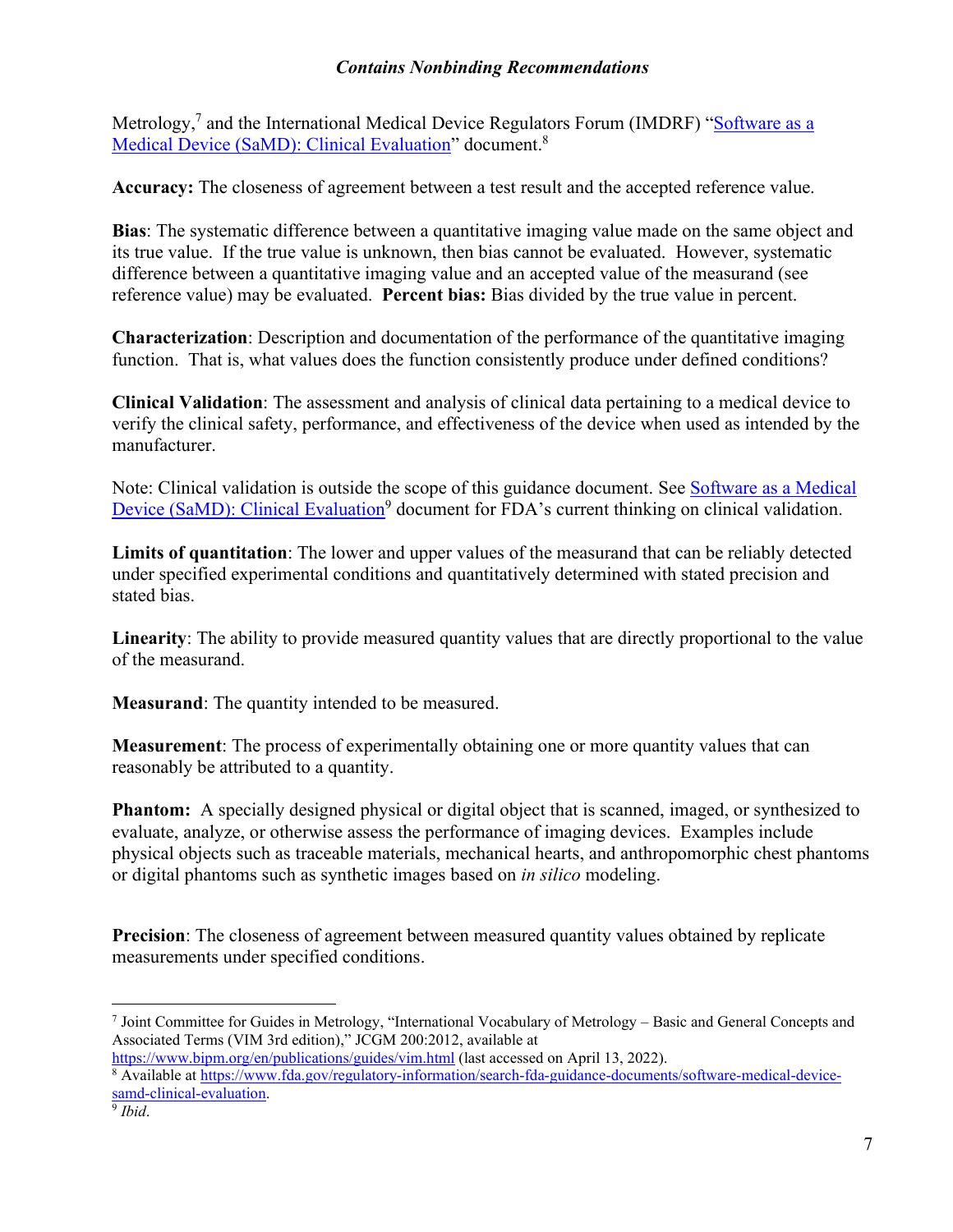**Quantitative Imaging:** Measurement of quantities from medical images or medical imaging data.

**Quantitative Imaging Function**: A medical device, or a component or part of a medical device, that produces quantitative imaging values.

**Quantitative Imaging Value**: An objective, physical characteristic derived from a medical image or medical imaging data measured on a ratio or interval scale. Types of quantitative imaging values include:

Ratio variable: A variable such that the difference between any two values is meaningful and any two values have a meaningful ratio, making the operations of multiplication and division meaningful. A ratio variable possesses a meaningful (unique and non-arbitrary) zero value (e.g., tumor volume).

Interval variable: A variable for which the difference between two values is meaningful, but the ratio of two values is not (e.g., CT Hounsfield units).

Note: Ordinal and nominal variables are not considered quantitative imaging values:

Ordinal variable: A magnitude is assigned and ordering of values has meaning, but differences and ratios of values have no meaning (e.g., BIRADS score).

Nominal variable: Numbers arbitrarily assigned to categories. Neither ordering nor arithmetic operations on the numbers have real meaning (e.g., a classifier).

**Quantity**: A property that has a magnitude which can be expressed as a number and a reference and is related to a physical property. The reference can be a measurement unit, a measurement procedure, a reference material, or a combination.

**Reference material**: Material with known properties that can be used as a reference to confirm measurement of specific properties.

**Reference value:** The true **or** accepted value of the measurand. A reference value can be a theoretical or established value based on scientific principles, an assigned value based on experimental work of some national or international organization, or a consensus value based on collaborative experimental work.

**Repeatability**: Measurement precision under the same set of conditions over a short period of time.

**Reproducibility**: Measurement precision under different conditions (e.g., site, device, operator).

**Sensitivity Analysis**: A systematic analysis of how independent variable(s) impact a dependent variable under a given set of conditions/assumptions.

**Technical Performance Assessment**: Establishing that the technical performance specifications of the quantitative imaging function correspond to the claims and uncertainty associated with the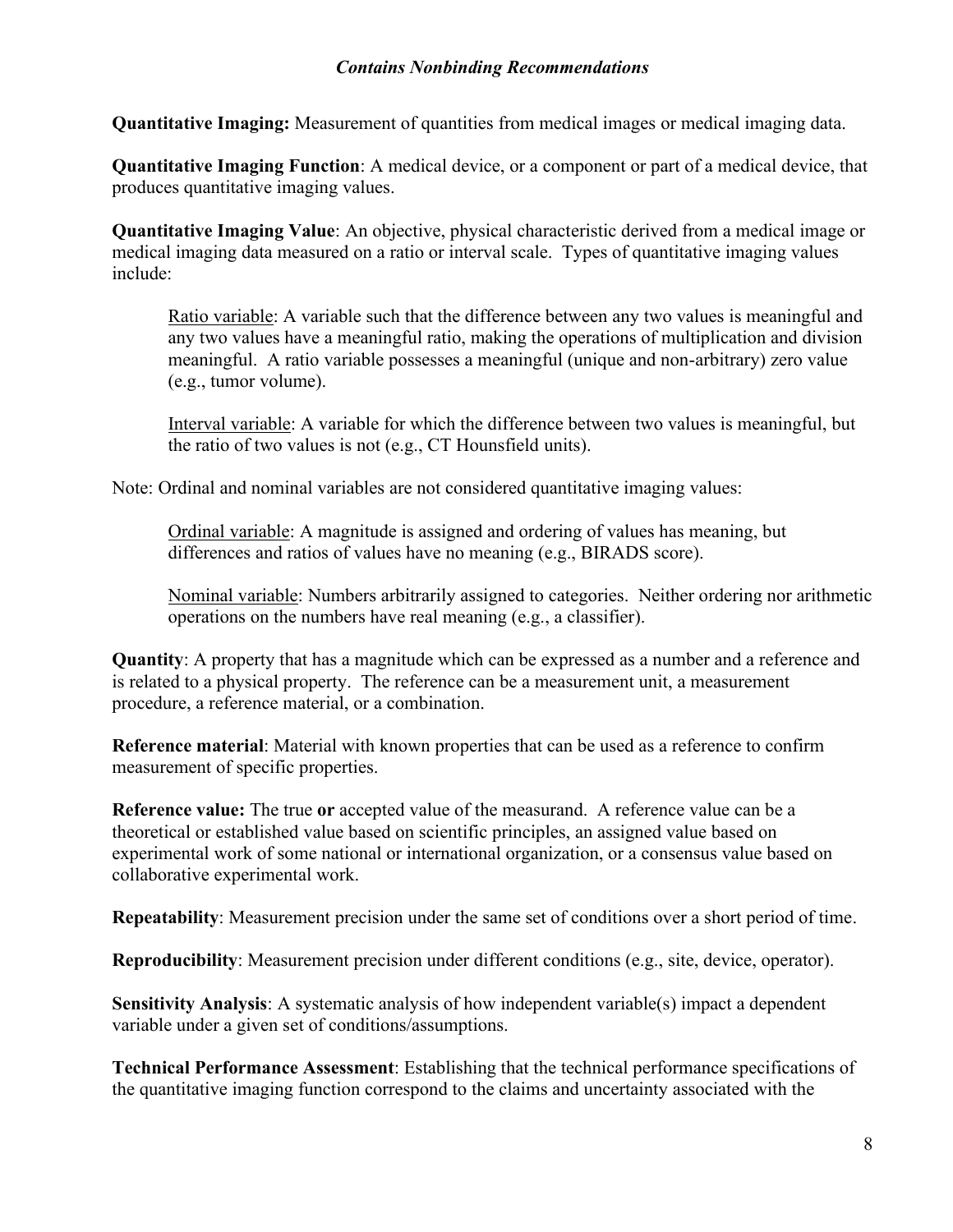quantitative imaging function. The technical performance assessment of a quantitative imaging device is based on a specified technical protocol, which may include media collection and processing.

Note: The concept of analytical validation (that is, accuracy, reliability, and precision) as described in the document entitled "[Software as a Medical Device \(SaMD\): Clinical Evaluation Guidance"](https://www.fda.gov/regulatory-information/search-fda-guidance-documents/software-medical-device-samd-clinical-evaluation)<sup>10</sup> can be used in the technical performance assessment of an imaging device.

**Uncertainty**: A nonnegative parameter characterizing the dispersion of the quantity values being attributed to a measurand.

**Verification**: Objective evidence that defined performance specifications have been met.

## **V.** Potential Sources of Measurement Error

Quantitative imaging values derived from medical images or medical imaging data may be affected by multiple sources of error. Quantitative imaging values are usually subject to both systematic error and random variation. Thus, a quantitative imaging value can, and usually does, differ from the true value of the measurand. Errors may come from the acquisition of the medical images, patient characteristics, and the image processing algorithm. An understanding of the sources of error, especially those with the largest impact on the measurand and the quantitative imaging values produced by your quantitative imaging function, is important for characterizing the performance of your quantitative imaging function. A sensitivity analysis is one technique that may be used to determine the magnitude of impact on the output of any particular source of variability.

Some typical sources of error in quantitative imaging values that may be useful to consider include (but are not limited to):

- Patient Characteristics
	- o Demographic (e.g., patient age, gender, race)
	- o Physiological (e.g., weight, heart rate, body temperature)
	- o Temporal variability in the measurand (e.g., lesion shape, size, location, blood oxygenation)
	- o Spatial heterogeneity of tissue (e.g., melanin content)
	- o Spatial and temporal variability in surrounding tissue (e.g., respiratory motion, breast density, calcification adjacent to lesion)
	- o Disease state, comorbidities, or exogenous material present (related or unrelated to quantitative imaging function, e.g., implanted devices present on MRI or tattoos in optical imaging)
- **Image Acquisition** 
	- o Patient positioning and preparation during image acquisition
	- o Imaging hardware (manufacturer, model, software version) of the imaging device

<sup>&</sup>lt;sup>10</sup> Available at [https://www.fda.gov/regulatory-information/search-fda-guidance-documents/software-medical-device](https://www.fda.gov/regulatory-information/search-fda-guidance-documents/software-medical-device-samd-clinical-evaluation)[samd-clinical-evaluation](https://www.fda.gov/regulatory-information/search-fda-guidance-documents/software-medical-device-samd-clinical-evaluation).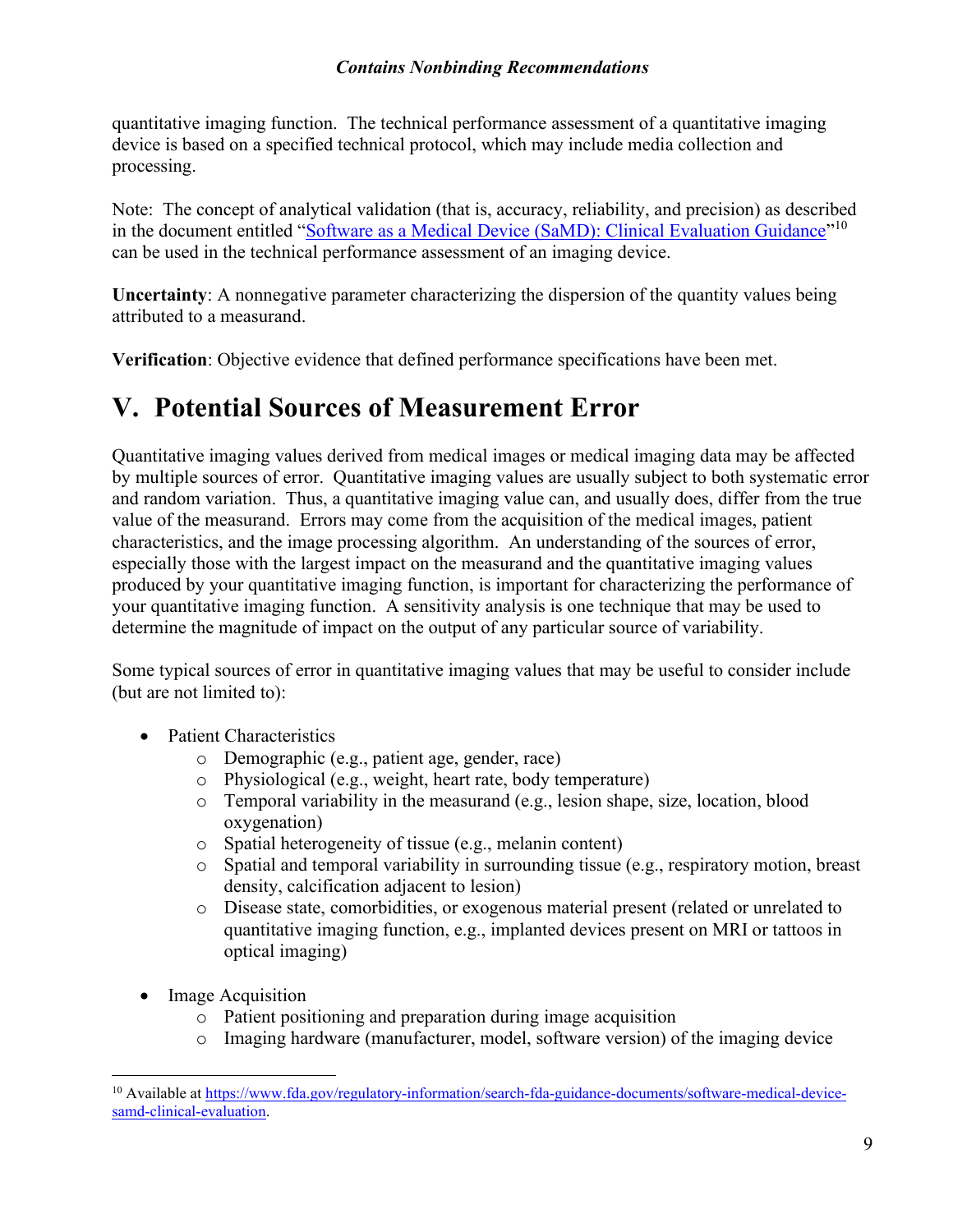- $\circ$  Image acquisition protocol (e.g., MR sequence and timings; x-ray dose; amount, type, and time of acquisition after contrast media injection and the route of delivery; radiotracer; cardiac or respiratory gating.)
- o Image data noise
- o Presence of image artifacts
- o User interaction in image data acquisition (e.g., transducer position during ultrasound)
- o Image reconstruction algorithm
- o Imaging device motion/vibration
- Image Processing
	- o Algorithm specifics (e.g., filtering, software version, database selection)
	- o User interaction (e.g., manual segmentation, seed point selection)
	- o Non-deterministic algorithm (e.g., curve fitting for dynamic contrast enhanced MRI exams)

## **VI.** Information to Include in a Premarket Submission

FDA recommends that the premarket submission for your device that incorporates quantitative imaging function(s) include the information described below.

#### **Function Description** A.

Your premarket submission should include a technical description of the quantitative imaging function(s) included in your device at a level of detail sufficient for the Agency to understand the functionality. In some instances, a more general description of the measurement process may be sufficient; however, you should provide a more detailed description of the processes for more complex quantitative imaging functions, to ensure FDA's understanding of your device. Details on the software implementation for your algorithm should be included as part of the software documentation following the Agency's recommendations found in "Guidance for the Content of Premarket Submissions for Software Contained in Medical Devices.<sup>"11</sup> FDA recommends including the following information when describing your quantitative imaging function(s):

- A description of the quantitative imaging function, such as:
	- o Description of the measurand (including units);
	- o Name, version, and relevant characteristics of the software platform;
	- o A detailed description of the algorithm employed, including algorithm inputs and outputs;
	- $\circ$  For algorithms derived from physical processes (e.g., fluence correction, tomographic image reconstruction), the assumed underlying physics and its relationship to the mathematical components of the algorithm;
	- o Level of automation (e.g., manual, automatic, or semi-automatic); and

<sup>&</sup>lt;sup>11</sup> Available at [https://www.fda.gov/regulatory-information/search-fda-guidance-documents/guidance-content-premarket](https://www.fda.gov/regulatory-information/search-fda-guidance-documents/guidance-content-premarket-submissions-software-contained-medical-devices)[submissions-software-contained-medical-devices](https://www.fda.gov/regulatory-information/search-fda-guidance-documents/guidance-content-premarket-submissions-software-contained-medical-devices).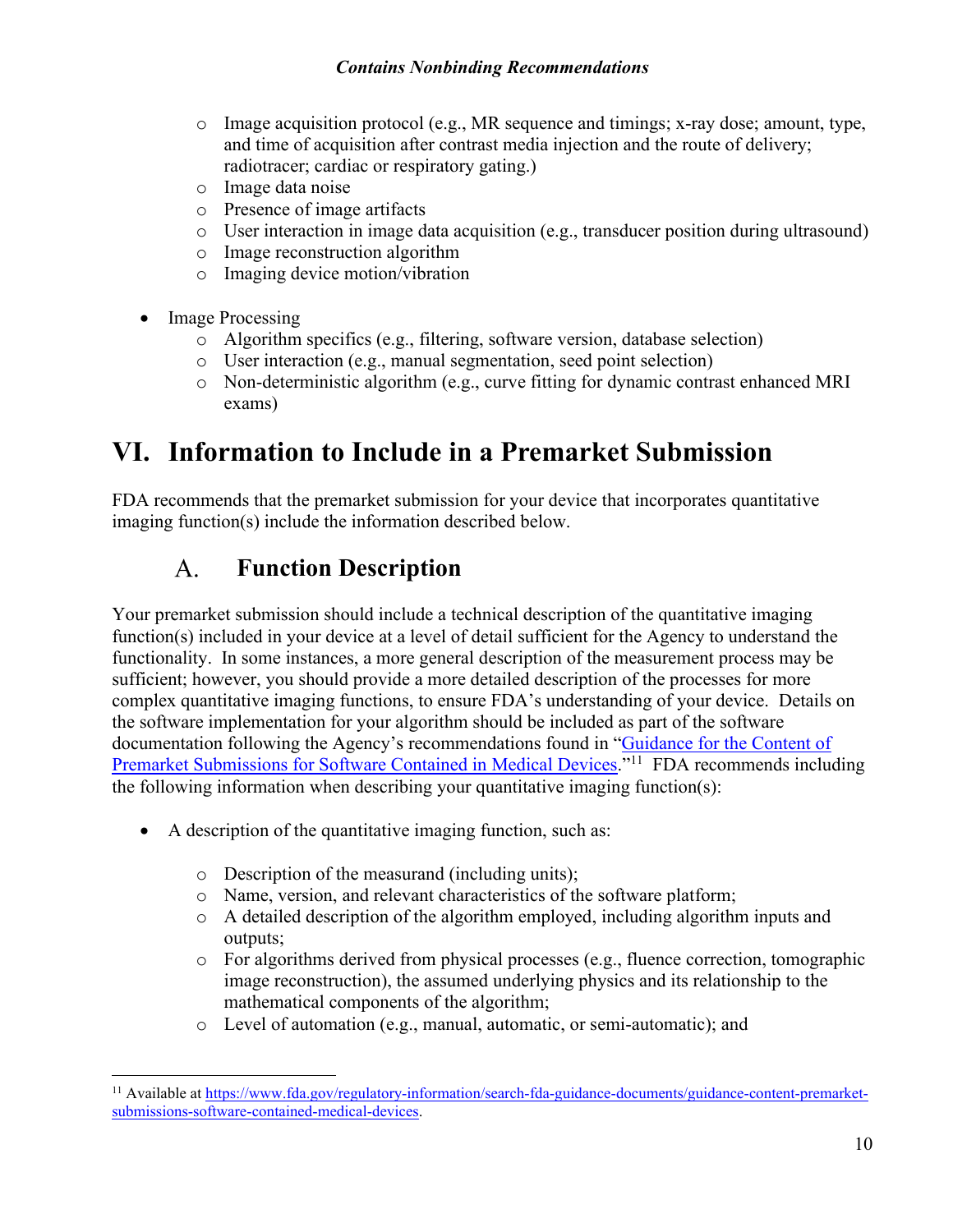- $\circ$  If applicable, a brief summary of your algorithm training paradigm, including how algorithm parameters and thresholds were established.
- Information about input data (e.g., images):
	- o Target population, including intended patient populations, organs, and diseases/conditions/abnormalities;
	- o Restrictions on input data, such as imaging modalities, as applicable, (e.g., computed tomography, magnetic resonance), make, model, and specific trade name for each modality/system, specific ancillary hardware/software necessary to produce the input data (e.g., magnetic resonance elastography (MRE) acoustic driver), specific image acquisition parameter ranges (e.g., kVp range, slice thickness, voxel size) or specific imaging protocol(s) (e.g., pre-exam diet, breath hold, magnetic resonance angiography (MRA) sequence); or
	- o Specific limitations, including diseases/conditions/abnormalities or imaging conditions, for which your quantitative imaging function has been found ineffective and should not be used, as applicable.
- Image acceptance activities (e.g., how your device ensures that input data (e.g., images)/preprocessing are acceptable for processing with your algorithm) and whether these are performed manually by a trained user or automatically by your algorithm;
- Information presented to the user about the derived values (including units); and
- The level of user interaction needed for your device to be used as intended, and if applicable, instructions for users (preprocessing image steps, selecting seed points, applying algorithm, and verifying resulting measurement for a lesion sizing tool).

#### $B<sub>1</sub>$ **Technical Performance Assessment**

Your premarket submission should include performance specifications for your quantitative imaging function(s). In general, quantitative imaging functions should have quantitative performance specifications that correspond to the claims and uncertainty associated with the quantitative imaging function described in the device labeling. The appropriate performance specifications will depend on the intended use of the quantitative imaging function, the complexity of the measurement algorithm, and the availability of reference values. Additionally, performance specifications may change throughout the operating range of the quantitative imaging function. For example, the reproducibility of a volumetric measurement tool may depend on the size of the structure being measured, or the error associated with T1 values from magnetic resonance imaging may depend on the inversion time.

Supporting performance data should demonstrate that your quantitative imaging function meets the predefined performance specifications. The assessment should consider the factors that can impact the performance of your quantitative imaging function (see the Potential Sources of Measurement Error in Section V of this guidance). We recommend that you use performance specifications that incorporate objective reference values, if available, as this enables objective comparison between the subject and predicate device performance. For example, a quantitative lesion size measurement for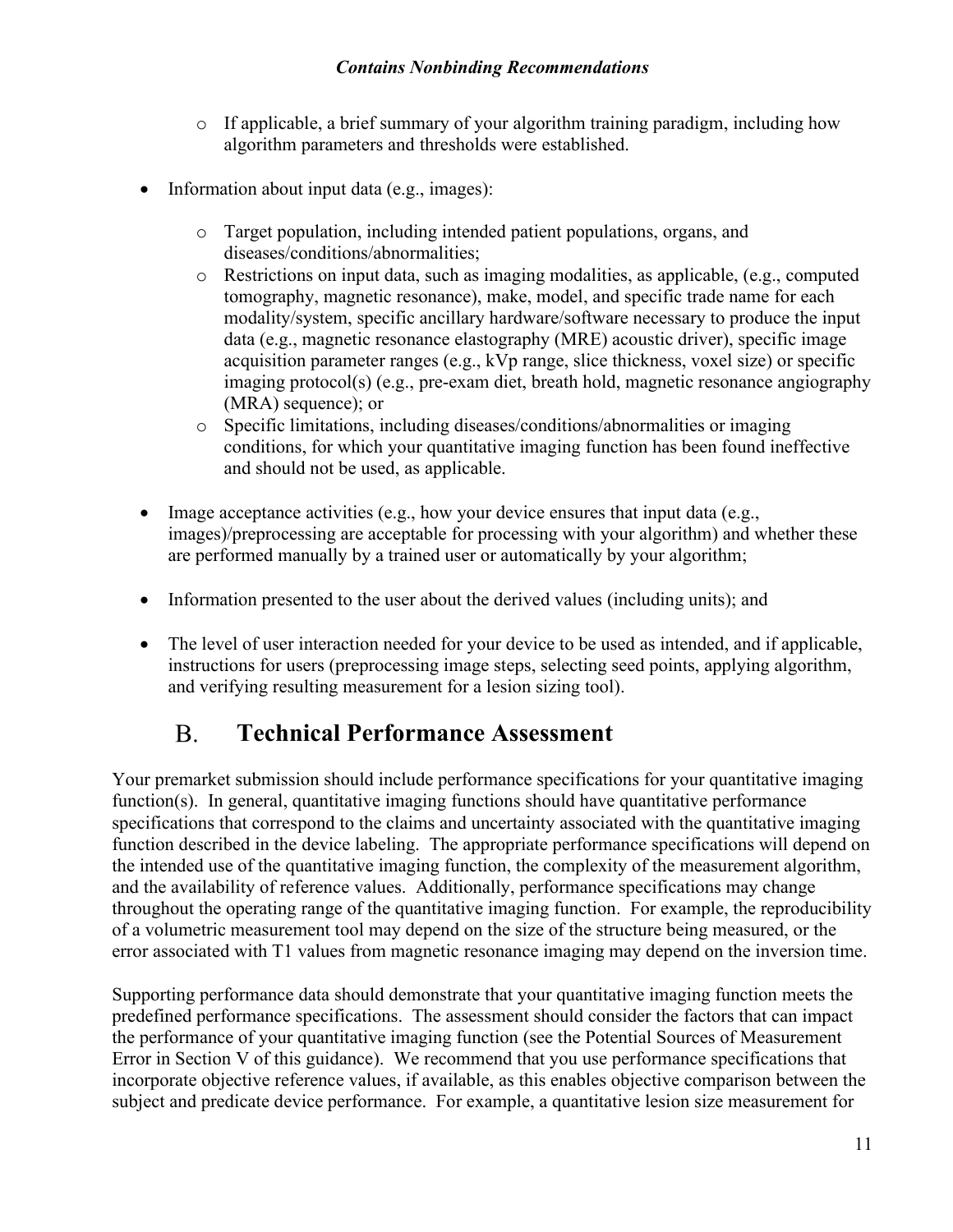magnetic resonance images may set a performance specification of bias less than 10% over the range of 3 – 20 mm lesions and compare measured lesion sizes to reference values from widely accepted phantoms.

Phantoms can serve as a high-quality reference standard for which the ground truth is known. Phantoms are useful to objectively compare measurements to a known value and may be valuable when testing to compare across quantitative imaging algorithms. However, they are simplifications and may not fully reflect the performance of the device in clinical situations. We recommend that the technical performance assessment of a quantitative imaging function of your device include the following steps:

- 1. Define the quantitative imaging function, its relationship to the measurand, and the use conditions. For example, if the input to your algorithm is required to have a pixel size of  $\leq 1$ mm, you would not be expected to evaluate the performance of your algorithm for pixels  $> 1$ mm.
- 2. Determine an appropriate reference standard and the performance metrics applicable to your device. Bias, precision, limits of detection, limits of quantitation, linearity, sensitivity, specificity, and uncertainty should generally be considered as applicable.
- 3. Characterize the performance of the quantitative imaging function under the conditions defined in the device labeling.
- 4. Define the experimental unit (e.g., per lesion, per patient).
- 5. Define the appropriate statistical estimates of performance (e.g., limits of agreement, total deviation index).
- 6. Define acceptance criteria (performance targets or goals) based on the intended use of the quantitative imaging function and other restrictions/limitations (such as minimum image quality requirements).
- 7. Specify the elements of the statistical design, the necessary data (e.g., patient population, type of images), and the statistical analysis plan, based on the selected performance metrics. This statistical analysis should be appropriate for the task at hand.
- 8. Collect the relevant data.
- 9. Perform the statistical analysis.
- 10. Compare the analysis results to the pre-defined acceptance criteria.

Uncertainty (see Definition section above) should be included in the performance specifications for all quantitative imaging functions. Uncertainty should ideally be assessed in conditions that reflect the intended use of the device. In general, an uncertainty assessment performed under controlled conditions as part of the technical performance assessment will likely reflect less uncertainty than can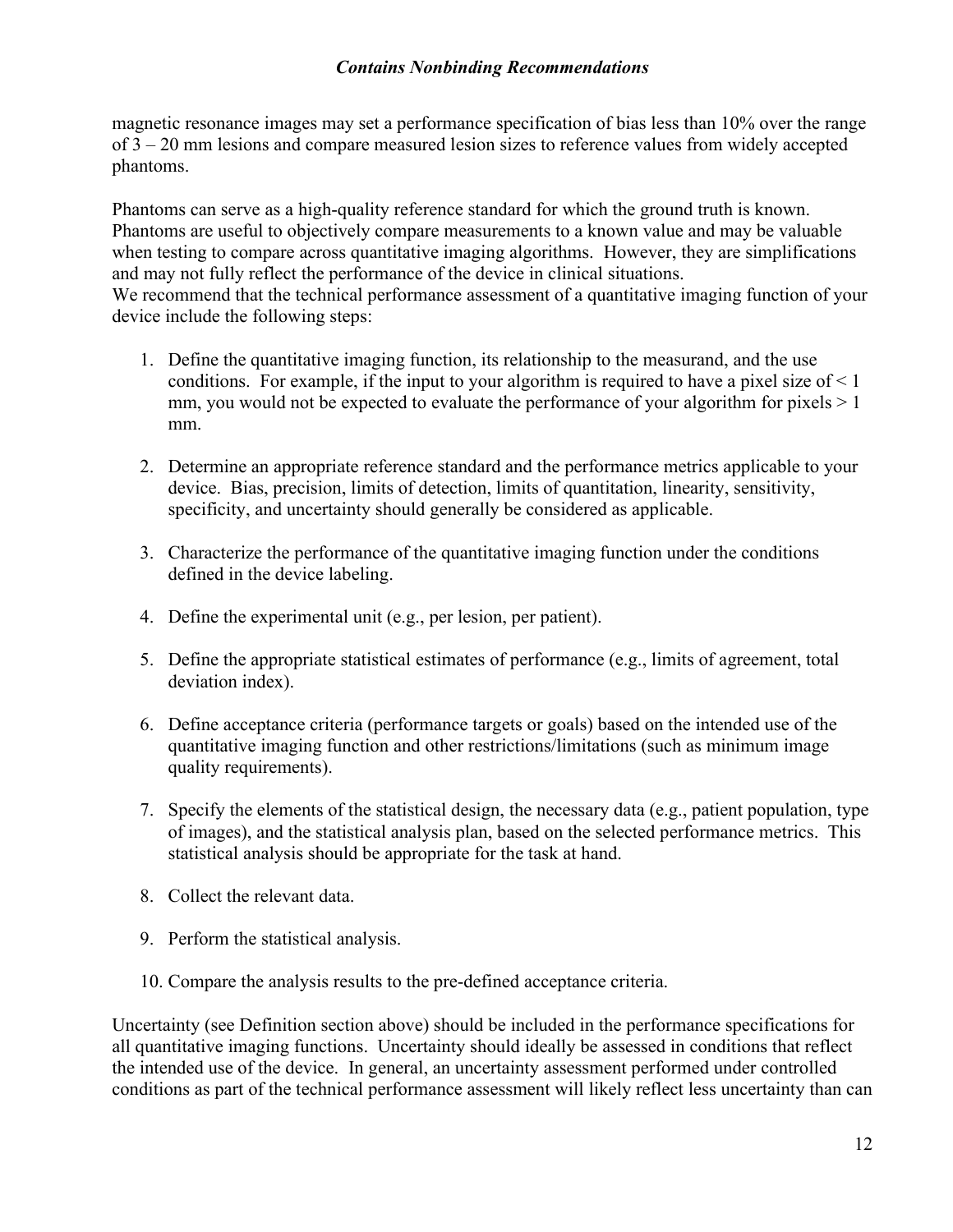be expected during clinical use. The most appropriate uncertainty metric will depend on your quantitative imaging function. Uncertainty information should cover the entire operating range of your quantitative imaging function, as the uncertainty associated with a measurand may change throughout the operating range. Uncertainty information should be presented in units of the measurand whenever possible and reported along with the conditions under which it was measured.

Any claims regarding the performance of the quantitative imaging function should be supported by studies with pre-defined acceptance criteria.

In general, FDA believes that quantitative imaging functions that generate outputs without the opportunity for user correction (i.e., fully automated devices) should include more robust analytical validation and more information describing the uncertainty associated with the output than manual quantitative imaging functions or quantitative imaging functions for which users review and correct outputs (i.e., semi-automated devices). For fully automated functions, it is also generally appropriate to help users understand the situations under which the quantitative imaging function will generate an output that is incorrect, but where the error may not be easily identifiable. Automated devices that make claims of improved accuracy and reproducibility compared to manual methods should be supported by studies comparing quantitative imaging values produced by the device to those of expert users.

#### $C_{\cdot}$ **Labeling (User Instructions)**

Your premarket submission must include labeling in sufficient detail to satisfy any applicable requirements for your type of premarket submission (e.g., 21 CFR 807.87(e) or 21 CFR 814.20(b)(10)). In addition, device labeling must satisfy all applicable FDA labeling requirements, including 21 CFR part 801. Your device labeling should include sufficient information for the end user to obtain, understand, and interpret the values provided by the quantitative imaging function. Generally, this information should include:

- a) A description of the measurand and the units in which it is measured.
- b) A description of the algorithm inputs, including any restrictions on input data (e.g., images).
- c) Performance specifications, including uncertainty information, that cover the entire operating range of the quantitative imaging function. The performance specification or claims in the labeling should correspond to device design requirements or specifications.

Uncertainty information should facilitate interpretation of results and should be provided in units of the measurand whenever possible. On-screen display of uncertainty information is preferred whenever possible.

For quantitative imaging functions for which specific performance metrics for uncertainty cannot be provided, the premarket submission should include information on the primary sources of variability affecting the quantitative imaging output (e.g., pixel size, image signalto-noise-ratio (SNR), patient anatomy).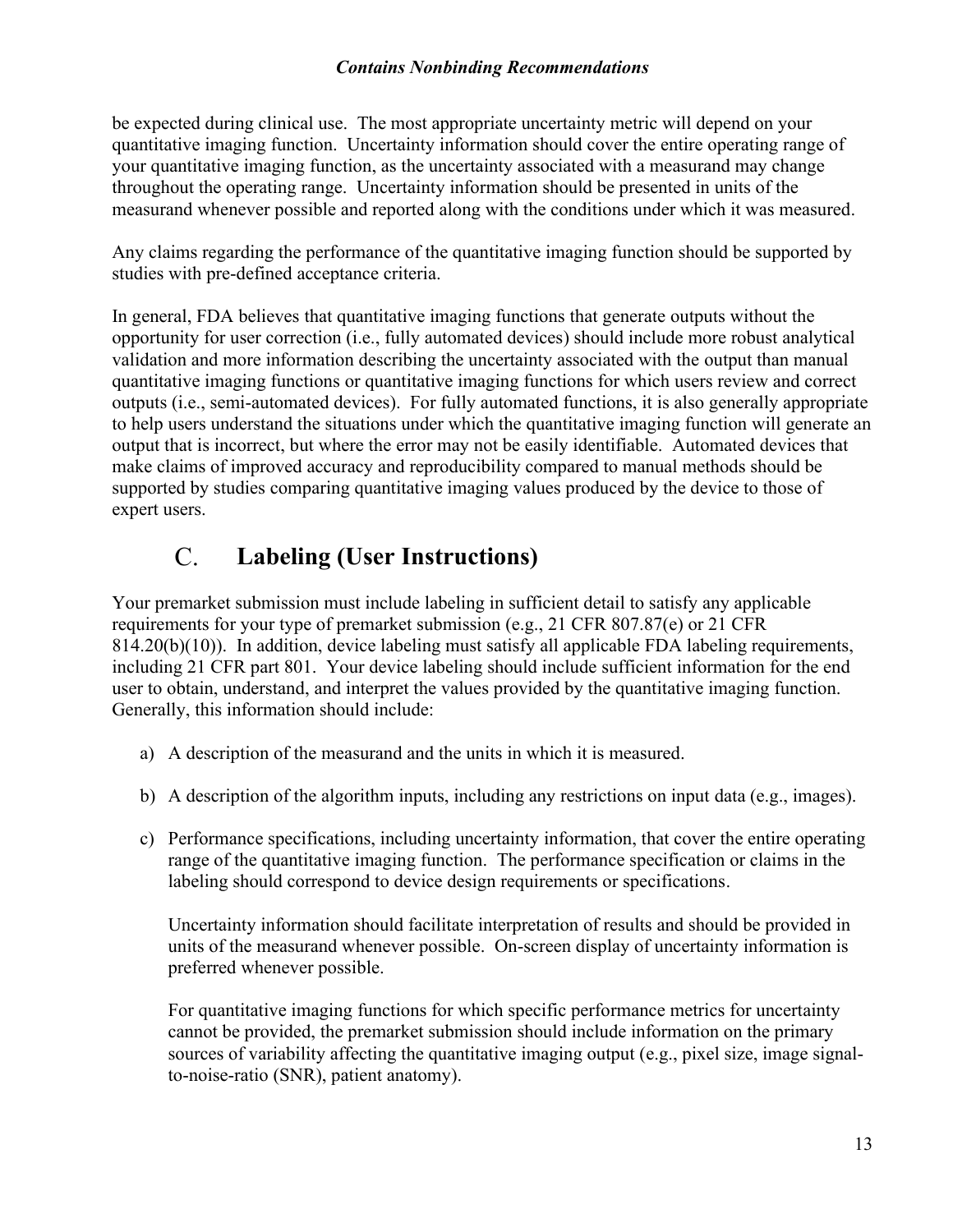- d) Instructions for image acceptance or quality assurance activities to be performed by the user. If the performance for the quantitative imaging function is dependent on quality assurance by the user (e.g., ensuring that SNR is acceptable, slice thickness is within a given range, that the image is free of artifacts), the device labeling should include quality assurance protocols (e.g., what characteristics to test for, how to execute test methods and calculate metrics), as well as clear instructions on actions to be taken when quality assurance fails. A detailed description of all necessary phantoms and/or instructions on how to obtain phantoms should be included.
- e) A description of the qualifications and training needed for a user to be within the device's intended user population.
- f) Quantitative imaging functions that provide a comparison to a reference database should include information about the composition of the reference database (e.g., subject demographics, number of subjects within each stratum or bin of the database). If the database is well known and publicly available, we recommend you include a reference or a hyperlink to the publicly available reference in your labeling. For in-house developed reference databases, information on subject composition (e.g., number of subjects, subject demographics (e.g., sex, race, age), disease conditions) should be provided.

## **VII.** Examples

The purpose of these examples is to illustrate the range of possibilities that exist for a single type of quantitative imaging function, in this case a vessel stenosis measurement tool. The examples are not intended to describe any particular device, but rather, to illustrate how the validation and labeling for a quantitative imaging function can vary based on the design and outputs of the quantitative imaging function. As stated previously, the appropriate validation and labeling for any particular device will depend on the device's intended use, the device functionality, and the performance claims.

## **Example 1 – Manual Quantitative Imaging Function**

Guiding Principles: Making a quantitative measurement using a fully manual function should be a transparent process. Manual quantitative imaging functions are often used for a variety of clinical tasks, and users should have sufficient information to determine whether the performance of the quantitative imaging function will meet their clinical needs. A simple, fully-manual quantitative imaging function may not have been clinically validated for any specific task, and this should also be made clear to the end user. Alternately, if performance specifications for a specific task were prespecified and validated, this important information should also be clearly communicated to the end user.

## **Function Description**

The device description should clearly describe the functionality of the quantitative imaging function, including inputs, outputs, limitations on patient population, or input images (e.g., imaging modalities,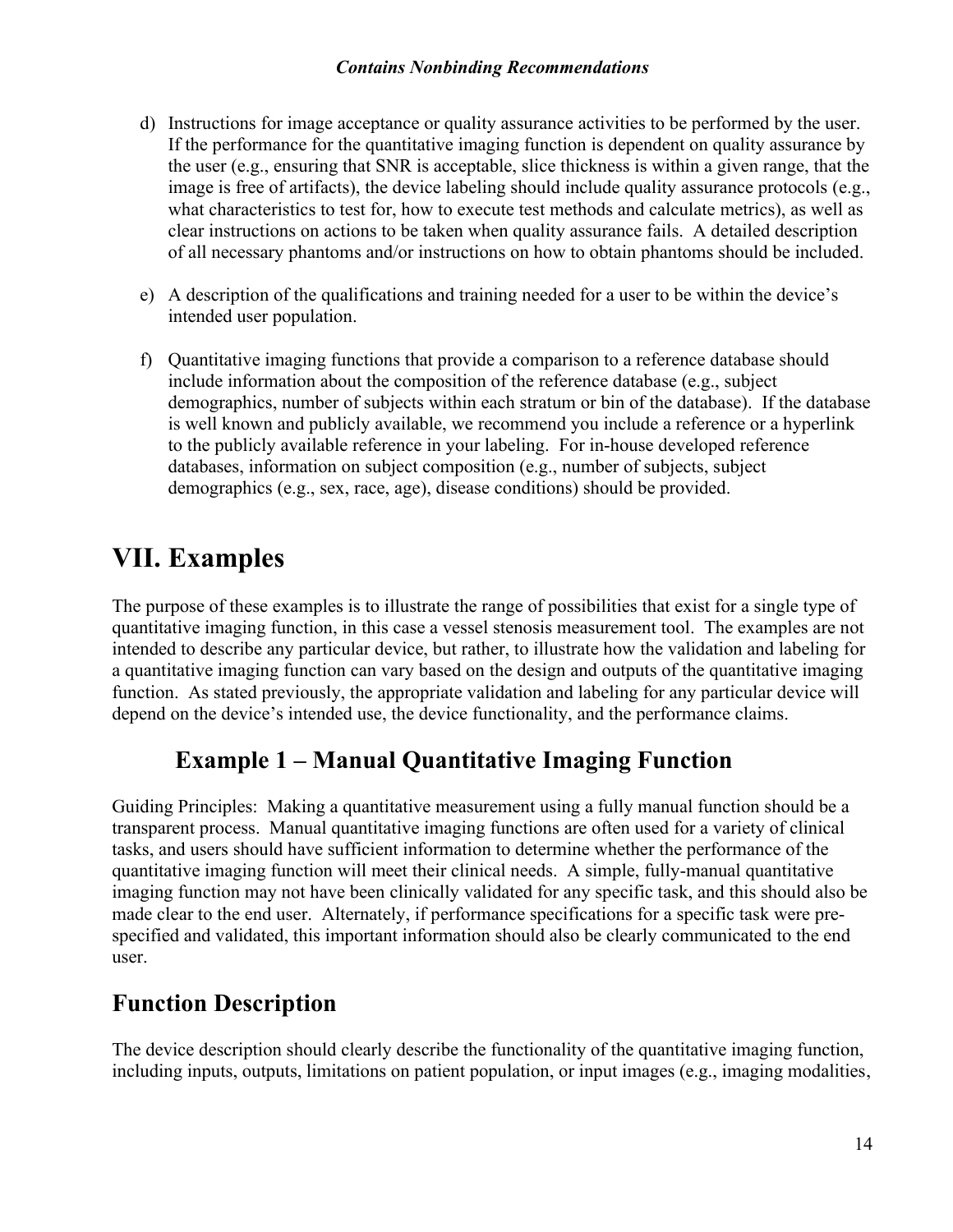acquisition techniques). Any algorithms implemented by the quantitative imaging function should be clearly specified.

### **Technical Performance Assessment**

The premarket submission should include documentation of software verification activities demonstrating that the algorithm underlying the quantitative imaging function has been correctly implemented. This should include confirmation that measurement and user interface functions in the software have been implemented correctly. Software verification could be achieved using a software phantom with simple geometric features and test objects spanning the range of relevant clinical scenarios whenever possible.

It may not be possible to generate pre-specified clinical performance specifications for a quantitative imaging function that relies heavily on user input. However, depending on your device's intended use, it may be appropriate to characterize the performance of the quantitative imaging function as part of your validation for a range of different users expected in clinical use. A quantitative imaging function of this type may or may not include performance claims: any performance claims should be adequately supported.

## **Labeling (User Instructions)**

The labeling should clearly describe the functionality of the quantitative imaging function by addressing labeling elements VI.C.a – VI.C.f, discussed above, including specifying how the quantitative imaging function calculates output values, and providing the geometric formulas employed to generate those results.

If pre-specified performance specifications were defined, those performance specifications should be clearly communicated to the user. If performance specifications are unavailable, the user should be clearly informed that the performance of the quantitative imaging function under any specific clinical use scenario is unknown. It may be appropriate to identify the sources of variability that most impact the output value.

Any limitations on input images (e.g., imaging modalities and acquisition techniques) should be clearly specified, including delineation of which quality control activities the user is expected to perform versus the activities performed automatically by the quantitative imaging function. Warnings should be developed for known limitations of the device and should note that variability in device output can be expected across users.

## **Example 2 – Semi-automated Quantitative Imaging Function**

Guiding Principles: Making a measurement using a semi-automated quantitative imaging function may involve some "black box" steps that are not transparent even to an expert user. Risks of gross errors due to the performance of the quantitative imaging function are still reasonably mitigated by the expertise of the user, since users are generally expected to inspect and concur with generated results. Modest errors or small biases in function, however, may not be readily detected, making a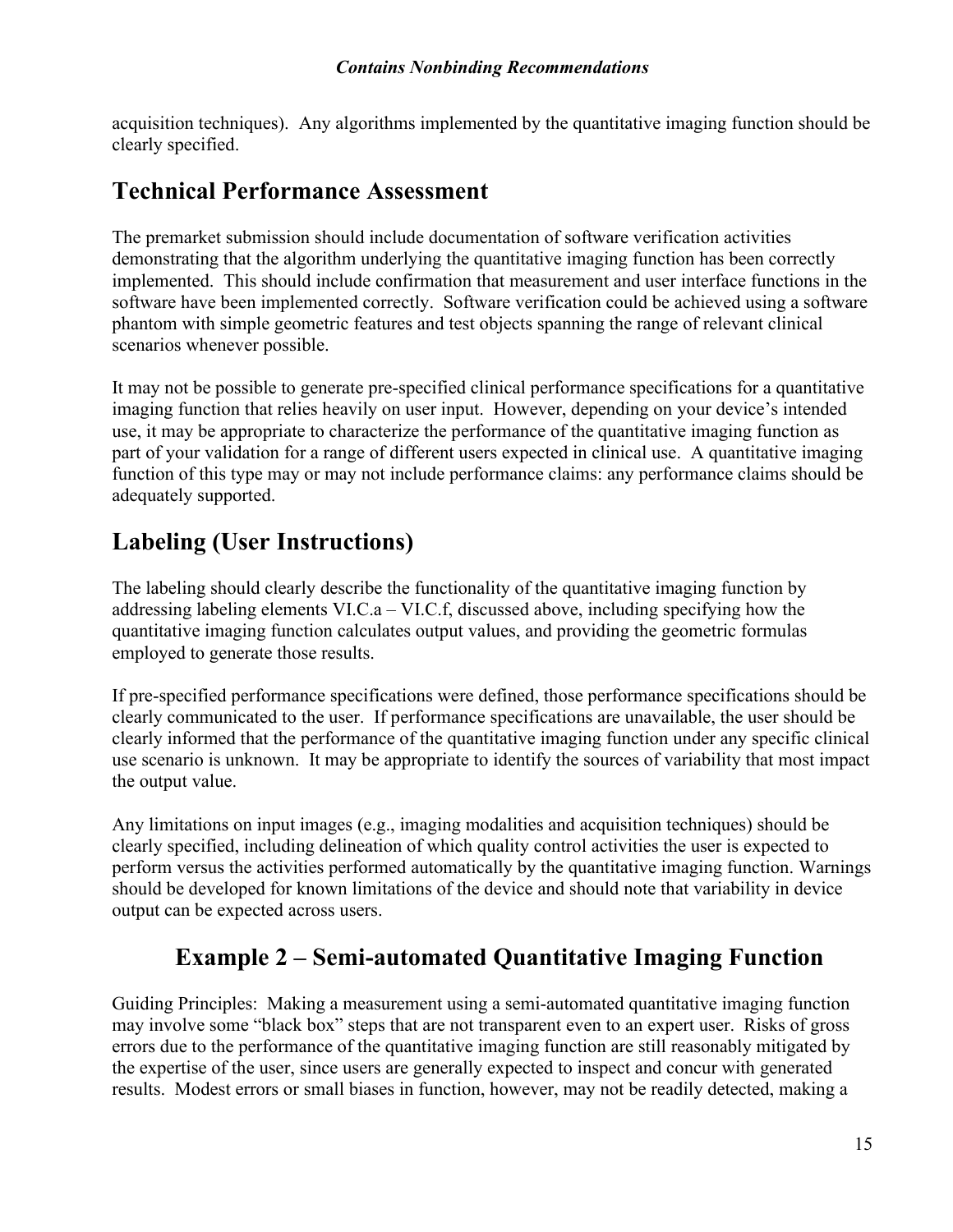more thorough evaluation of the performance of the quantitative imaging function advisable compared with a manual measurement tool.

## **Function Description**

The device description should clearly describe the functionality of the quantitative imaging function, including inputs, outputs, limitations on patient population, or input images (e.g., imaging modalities, acquisition techniques), and operations expected to be performed by the user versus functions implemented by the quantitative imaging function. Any algorithms implemented by the quantitative imaging function should be clearly specified.

### **Technical Performance Assessment**

In addition to the verification and validation activities outlined above for the fully-manual quantitative imaging function, supporting performance data for a semi-automated quantitative imaging function should verify that the performance specifications for the quantitative imaging function have been met when the measurement tool is used as intended. This assessment may be performed on phantom data, clinical images, or both; however, it may be difficult to characterize accuracy based only on measurements of clinical images. The following points should be considered when choosing the test method:

- If relying only on phantom data to validate the tool, you should include a rationale as to why the semi-automated tool is expected to perform similar to or consistent with a manual tool on clinical images; and
- Testing should evaluate the quantitative imaging values produced when the tool is used as intended, including any editing steps; however, the testing should also capture performance of the automated steps sufficient to demonstrate the automation performs as intended.

Any claims that the quantitative imaging function improves accuracy and reproducibility over manual methods should be adequately supported with studies involving multiple clinicians and a range of clinical use scenarios. It is important to keep in mind that improvements in reproducibility may not reflect improvements in accuracy and vice versa.

## **Labeling (User Instructions)**

The labeling should clearly describe the functionality of the quantitative imaging function by addressing labeling elements VI.C.a – VI.C.f, discussed above, including tasks performed by the quantitative imaging function versus tasks that are the responsibility of the end user. The user instructions should summarize the testing that was performed to demonstrate that the quantitative imaging function met its pre-specified performance specifications. Known and potential sources of substantial measurement error should be listed, and their potential impact discussed. If applicable, common failure modes, known and potential sources of substantial error, and known limitations of the quantitative imaging function should be communicated to the user. Any performance claims